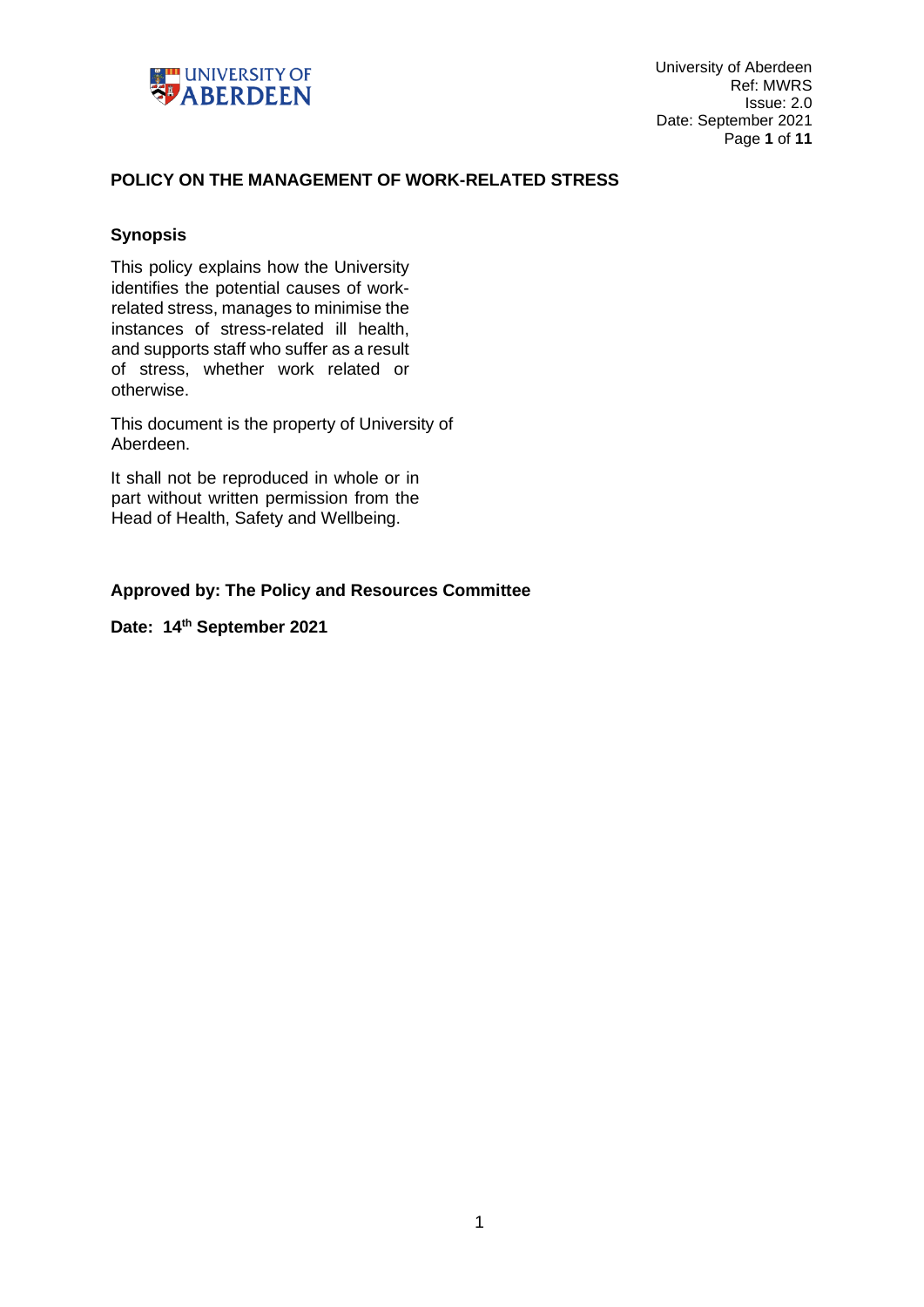

# Revision Record

| <b>ISSUE</b> | <b>DATE</b> | <b>REASON FOR REVIEW</b>                            |
|--------------|-------------|-----------------------------------------------------|
| Draft 1      |             | New document (2.0) for consultation, intended to    |
|              |             | replace the policy of the same name, dated 2019.    |
|              |             | Note: Section 4 and 7 are almost entirely unchanged |
|              |             | but all other sections have been either amended or  |
|              |             | updated in some way.                                |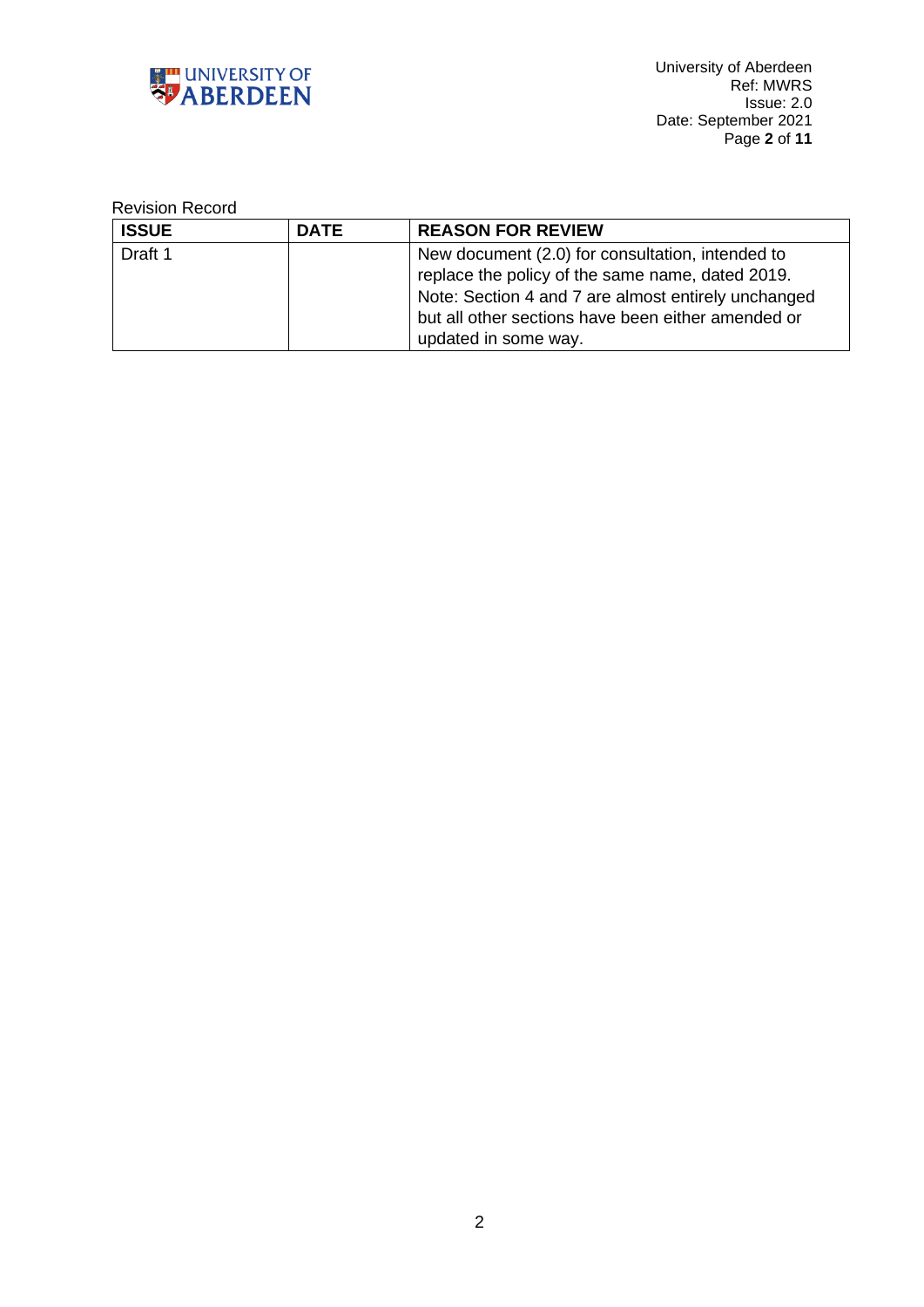

# **CONTENTS**

| 7.1<br>Heads of School, Heads of Professional Services and Line Managers 7<br>7.2<br>7.3<br>7.4<br>7.5<br>7.6<br>7.7 |  |
|----------------------------------------------------------------------------------------------------------------------|--|
|                                                                                                                      |  |
| 8.1<br>8.2<br>8.3<br>8.4                                                                                             |  |
| 9.0                                                                                                                  |  |
|                                                                                                                      |  |
|                                                                                                                      |  |
|                                                                                                                      |  |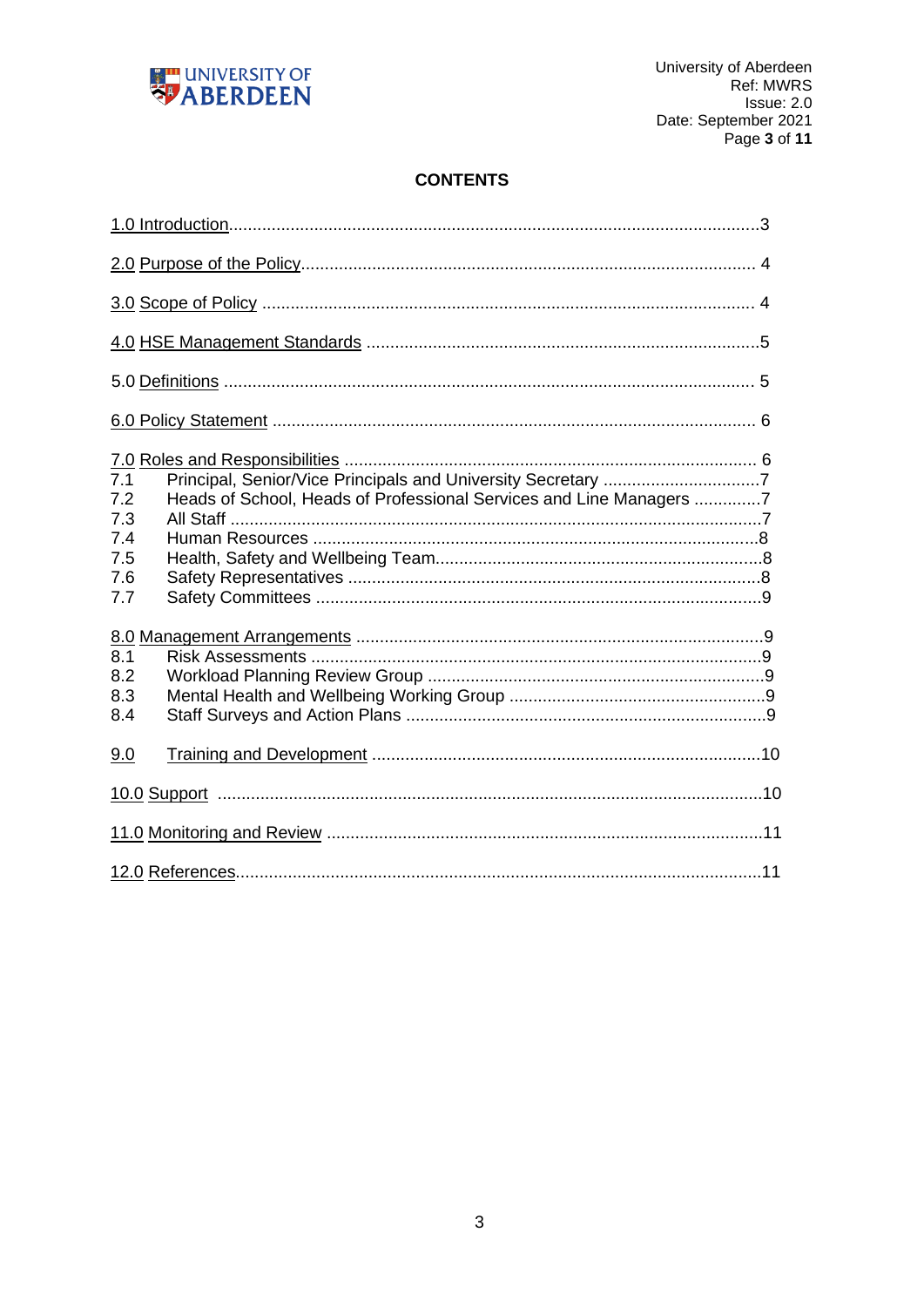

# **1.0 Introduction**

This policy has been developed to support the University's commitment to the wellbeing, health and safety of its diverse community, supporting and developing its people to achieve their full potential, as outlined in University's strategic plan, Aberdeen 2040. It forms part of the toolkit which underpins the Wellbeing and Mental Health Strategy by setting out how the University will minimise the causes of work-related stress, support staff suffering from stress and stress-related ill health and support and empower staff to maintain good mental health and overall wellbeing.

This policy applies to all staff of the University. The University is responsible for providing the necessary resources for its implementation and the Senior Management Team and Line Managers are responsible for the successful implementation and ongoing support of this policy.

We will provide timely information to, and work collaboratively with, Trade Unions on identifying and dealing with work-related stress factors which give rise to health or safety risk.

# **2.0 Purpose of the Policy**

The purpose of this policy is to address and reduce the causes of work-place stress for all staff at the University. It sets the standards and responsibilities for staff and management for the management of work-related stress and ensuring reactive support for staff where work related stress may be a factor affecting their wellbeing.

# **3.0 Scope of Policy**

This policy applies to all University staff of all Schools and Directorates (including Postgraduate students where they undertake work activities).

It is designed to ensure that the University provides a supportive working environment for staff and complies with health and safety at work and employment legislation to support staff wellbeing.

This policy addresses matters which are within the University's control (i.e. those which are work-related), stress caused by factors outside work are outside the scope of this policy. However, the University recognises that stress is rarely caused by factors which are entirely either work-related or personal, and that work can affect home life and vice versa. Therefore, a more holistic approach has been adopted to support staff who experience stress regardless of the cause(s).

It also follows from the above that the stress of students associated with their studies is not included within the scope. However, this is addressed as part of the arrangements for student health and wellbeing, including the Wellbeing Strategy.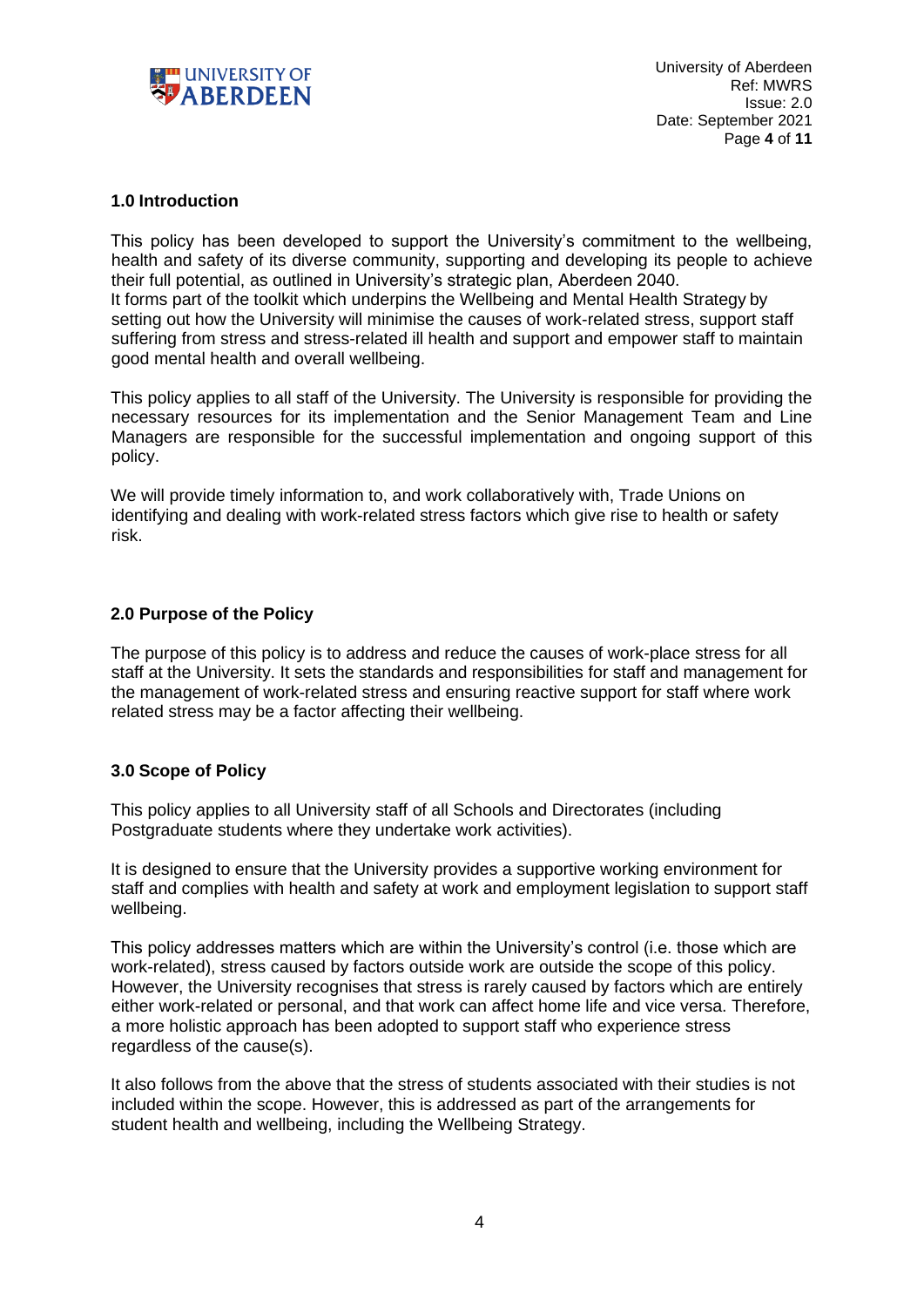

### **4.0 HSE Management Standards**

The HSE has developed six Management Standards to help assess and tackle the main causes of stress. The standards focus on six aspects of work as follows:

- 1. Demands Includes issues such as workload, work pattern and the work environment.
- 2. Control How much autonomy/input the person has in the way they do their work.
- 3. Support Includes the encouragement and resources provided by the organisation, line management and colleagues.
- 4. Relationships Includes promoting positive working to avoid conflict and dealing with unacceptable behaviour.
- 5. Role Whether people understand their role within the organisation and whether the organisation ensures that the person does not have conflicting roles.
- 6. Change How organisational change (large or small) is managed and communicated in the organisation.

The University commits to using the HSE Management Standards within the institution to help identify sources of harmful levels of stress at work with a view to minimising the likelihood of stress (through risk assessments) and dealing with individual cases which arise. For more information on the HSE's Management Standards go to; [www.hse.gov.uk/stress](http://www.hse.gov.uk/stress) 

#### **5.0 Definitions**

Pressure – In the context of people, pressure is the factors which persuade, motivate or force individuals to act in particular ways. Most people find that a certain level of pressure helps motivate them and is beneficial. Indeed, a total lack of pressure can be as harmful as too much. However, very intense pressure, even for a short time, or a sustained high level of pressure leads to stress.

Stress - The Health and Safety Executive (HSE) defines stress as "the adverse reaction people have to excessive pressure or other types of demand placed on them" which can be detrimental to physical and mental health.

Work-related – Means connected with someone's job or paid work. In the context of workrelated stress, it means that the work tasks or working environment causes stress or makes it worse, when added to pressures or stress which is not work-related.

Hazard – An activity, process or substance which has the potential to injure or cause harm to an individual

Risk - The probability of somebody being harmed by the hazard and how serious the harm could be

Risk assessment - The process of identifying hazards, evaluating the risk from the hazards, deciding upon and implementing appropriate controls to reduce the risk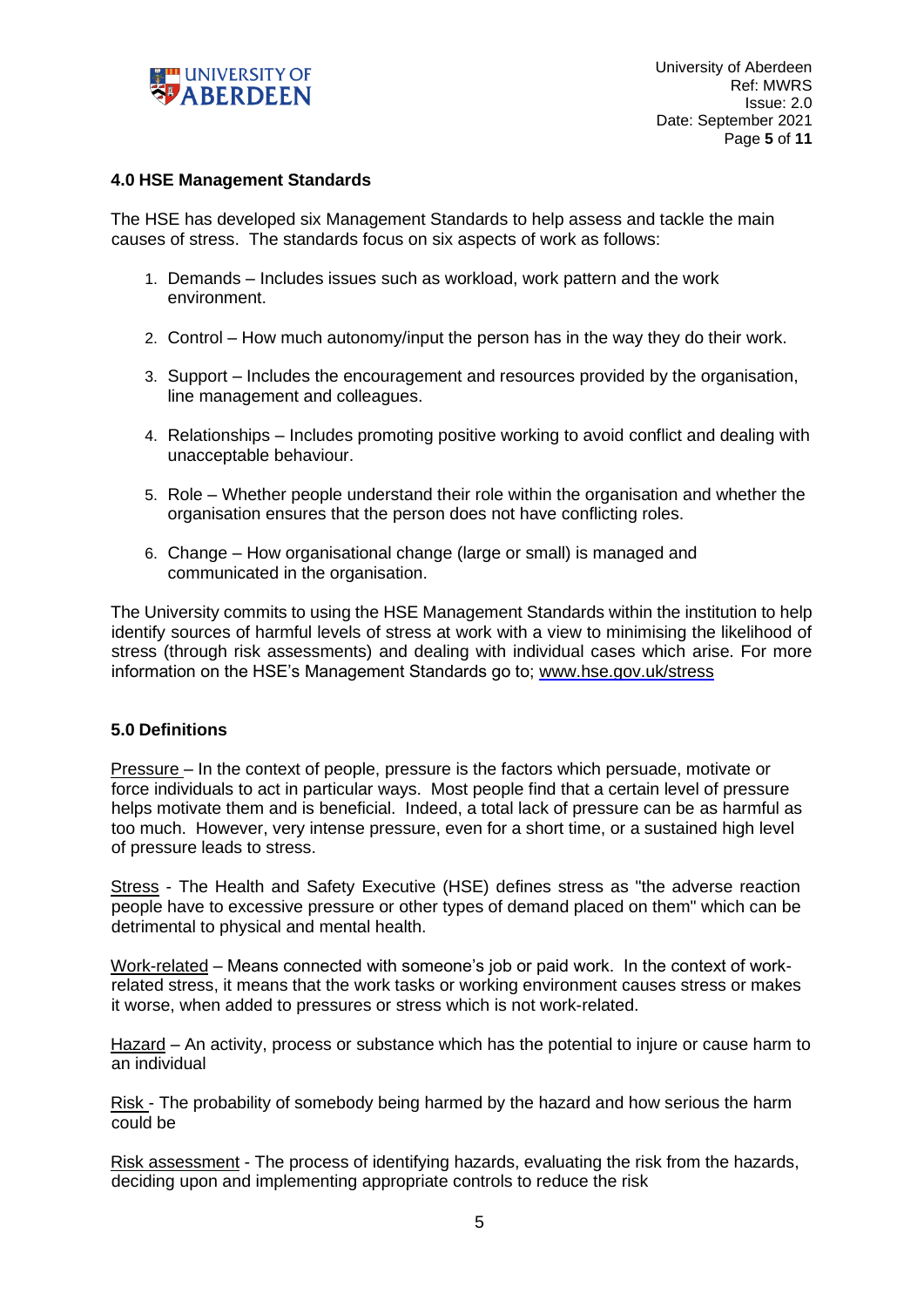

# **6.0 Policy Statement**

It is the policy of the University of Aberdeen to take all reasonable and practicable steps to safeguard the health and safety of our employees while at work. The University recognise that excessive levels of pressure, especially if endured for long periods may lead to stress. Harmful levels of stress can arise because of factors both within the workplace and from employees' personal and family lives. Whilst the University recognises that we have no control over external factors, our objectives as an employer committed to effectively managing stress at work are to:

- Pro-actively identify hazards or sources of harmful levels of pressure and carry out work-related stress risk assessments.
- Prevent, as far as is reasonably practicable, employees being exposed to stress at work, including ensuring fair and reasonable allocation of workloads.
- Where stress at work cannot be eliminated, implement control measures to reduce the causes of stress and their impact on staff.
- Ensure effective consultation with staff, directly and via their Trade Union in advance of making significant changes to policies or working practices.
- Consult and work with the Trade Unions on work-related stress risk assessments and control measures;
- Provide training to enable managers, supervisors and individual employees to identify causes of stress and recognise, at an early stage, symptoms which might be related to stress;
- Provide training and quidance to managers to enable them to carry out stress risk assessments and implement effective control measures.
- Provide and promote support for those who are suffering ill health due to work-related stress and assistance to enable employees to recover their full potential as soon as possible.
- Monitor both the causes of stress at work and consequences (e.g. workload, sickness/absence, grievances, staff turnover, referrals to various sources of support, etc.).
- Use monitoring data, and that gathered from relevant questions included in the Staff Survey, to identify and address weakness in the University's arrangements.
- Foster a workplace culture that recognises and understands individuals' roles and optimal levels of pressure and encourages empathy.

The University recognises that a policy on work-related stress cannot sit in isolation. It must be underpinned by other policies designed to mitigate employee stress, and regular proactive and reactive risk assessment scaled as appropriate across the institution. See section 12 for related policies.

# **7.0 Roles and Responsibilities**

The University has responsibilities towards its employees under the Health and Safety at Work etc. Act 1974 and associated Regulations, namely the management of Health and Safety at Work Regulations 1999 to carry out risk assessments and to implement control measures to ensure, as far as is reasonably practicable, the prevention of and control of risk of work related stress at work. The University discharges this responsibility through the line management structure and functions as follows: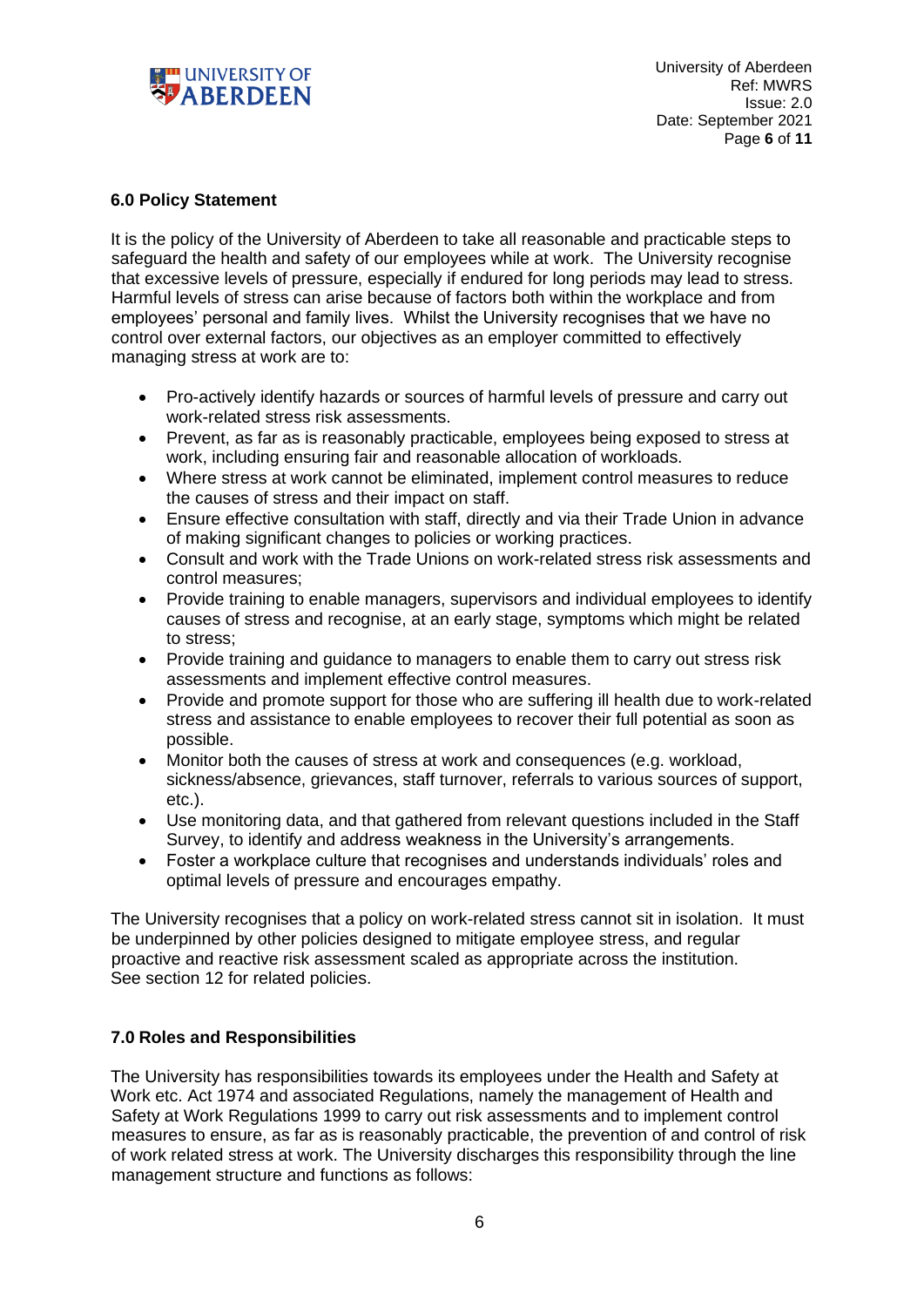

### 7.1 Principal, Senior/Vice Principals and University Secretary

The Principal has the overarching responsibility for health and safety at work and along with the Senior/Vice Principals and the University Secretary provides leadership in matters of health, safety and wellbeing. This includes defining goals, objectives and expectations in matters of work-related stress, in particular to:

- Ensure that this Policy is implemented appropriately throughout the University;
- Ensure that the University management teams are provided with adequate resources including training to deal with issues arising from work related stress risk assessments; and
- Ensure that health, safety and wellbeing including work related stress is reported and reviewed at the Senior Management Team meetings.
- Ensure that staff understand they have a right to work in a safe environment, are able to raise issues and to access support
- Ensure that staff understand that seeking help and support is seen as positive and encouraged and handled without censure.

### 7.2 Heads of School, Heads of Professional Services and Line Managers

In line with the requirements of the University Health, Safety and Wellbeing Policy, the responsibilities of Heads of Schools, Heads of Professional Services and Line Managers on the management of work-related stress are to:

- Implement the University Policy on Managing Work-Related Stress.
- Maintain and encourage a healthy, safe and supportive working environment for all staff.
- Conduct and implement recommendations of risks assessments within their areas of control.
- Ensure effective communication between management and staff, particularly where there are organisational and procedural changes.
- Ensure staff in their areas are appropriately informed and trained to discharge their duties.
- Ensure staff are provided with appropriate personal developmental opportunities.
- Monitor and manage workloads of staff to ensure that workloads are not excessive.
- Monitor and manage working hours and overtime to ensure that staff are not working excessive hours.
- Monitor and manage annual leave patterns to ensure that staff have the opportunity to take their full entitlement.
- Attend training in good management practice and health and safety.
- Ensure that the Staffing Policy Against Harassment and Bullying in the Workplace is implemented and bullying and harassment is not tolerated in their areas; and
- Ensure that any work-related stress issue raised by a member of their staff is investigated and matter addressed within a reasonable period of time.
- Remain vigilant to and offer additional support to a member of staff who is experiencing stress outside of work e.g. bereavement or separation.
- Where a line manager is unable to implement the policy within their own resources any concerns should be raised with their immediate line manager.

# 7.3 All Staff

All employees of the University should safeguard their own health and safety and that of others and are encouraged to: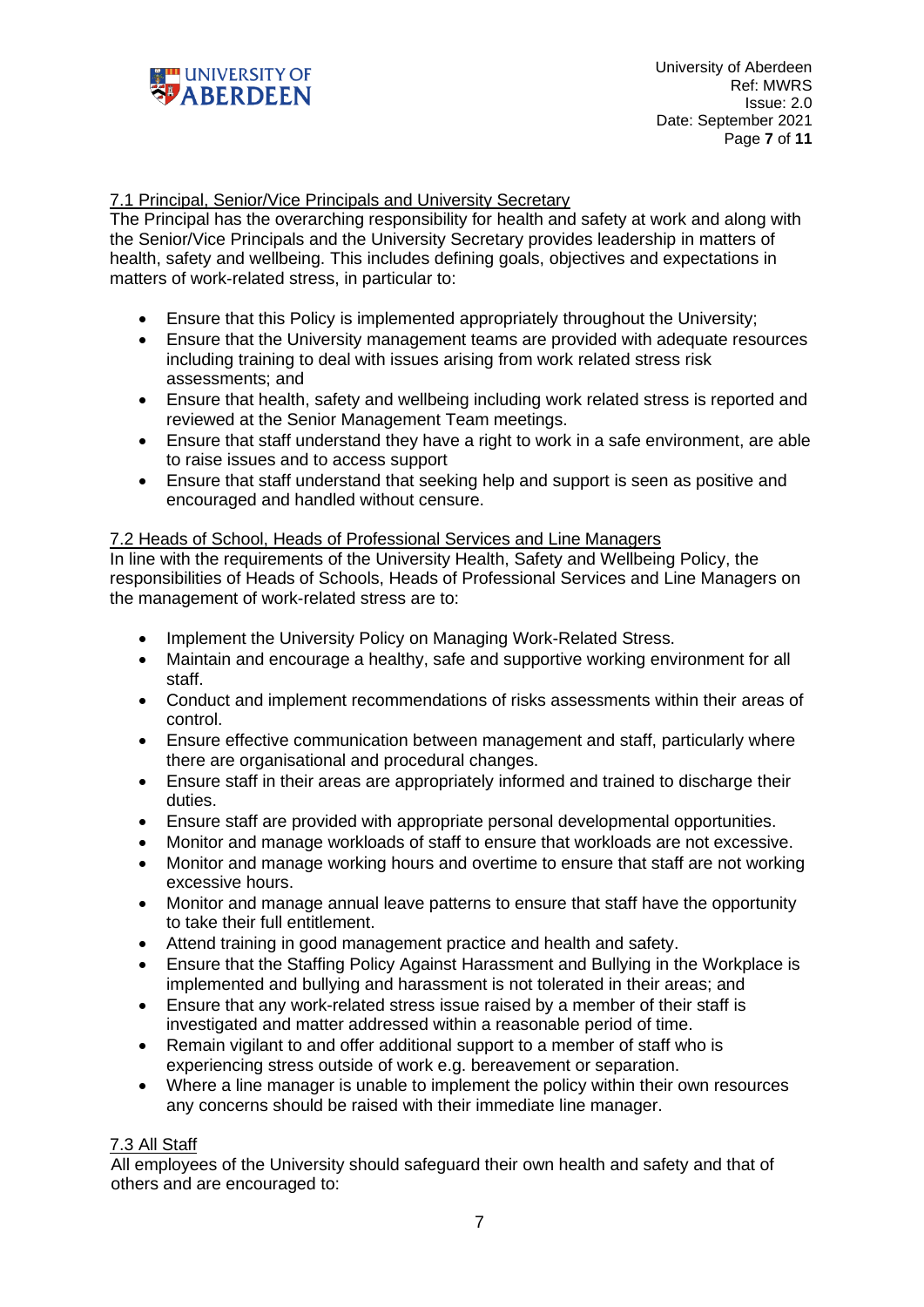

- Follow the guidance in relation to work related stress and use the support systems in place;
- Assist and cooperate with the University in addressing work related stress issues and implementation of this Policy.
- Provide responses when consulted on any changes to work practices or work design that could precipitate stress;
- Cooperate with the University in the implementation of this Policy and raise issues of concern with their line manager, Safety Representative, or Occupational Health.
- Feel able and encouraged to seek support if required for their own health, safety and wellbeing.
- Be supportive of work colleagues and maintain positive working relationships.
- Recognise that a colleague may demonstrate signs of stress but be unaware and/or unable to recognise those signs in themselves and know what appropriate action to take.
- Take action e.g. by discussing with a senior manager, if they have concerns about stress in the workplace; and
- Actively engage with opportunities for training when recommended and consider support and counselling services available.

### 7.4 Human Resources

- Provide specialist advice and awareness training on stress at work.
- Provide guidance to managers on the Policy on the Management of Work-Related Stress.
- Support individuals who have been absent from work due to stress and advise them and their management on a planned return to work.
- Refer individuals who indicate they are stressed to Occupational Health Counselling Service as required.
- Support the monitoring of the effectiveness of measures to address work related stress by collating sickness absence statistics.
- Advise managers and individuals on training requirements; and
- Provide support on the management of change to managers and individuals Staff

#### 7.5 Health, Safety and Wellbeing Team

- Assist with the training and support of managers in implementing stress risk assessments and findings.
- Monitor and review the effectiveness of measures to reduce stress.
- Inform the University and the University Health and Safety Committee of any changes and developments in the field of stress at work.
- Work in partnership with Trade Unions health and safety reps as per HSE guidance

#### 7.6 Safety Committees

• The University Health and Safety Committee which consists of management and trade union representative, and the local Health and Safety Committees will perform a pivotal role in ensuring that this policy is implemented; and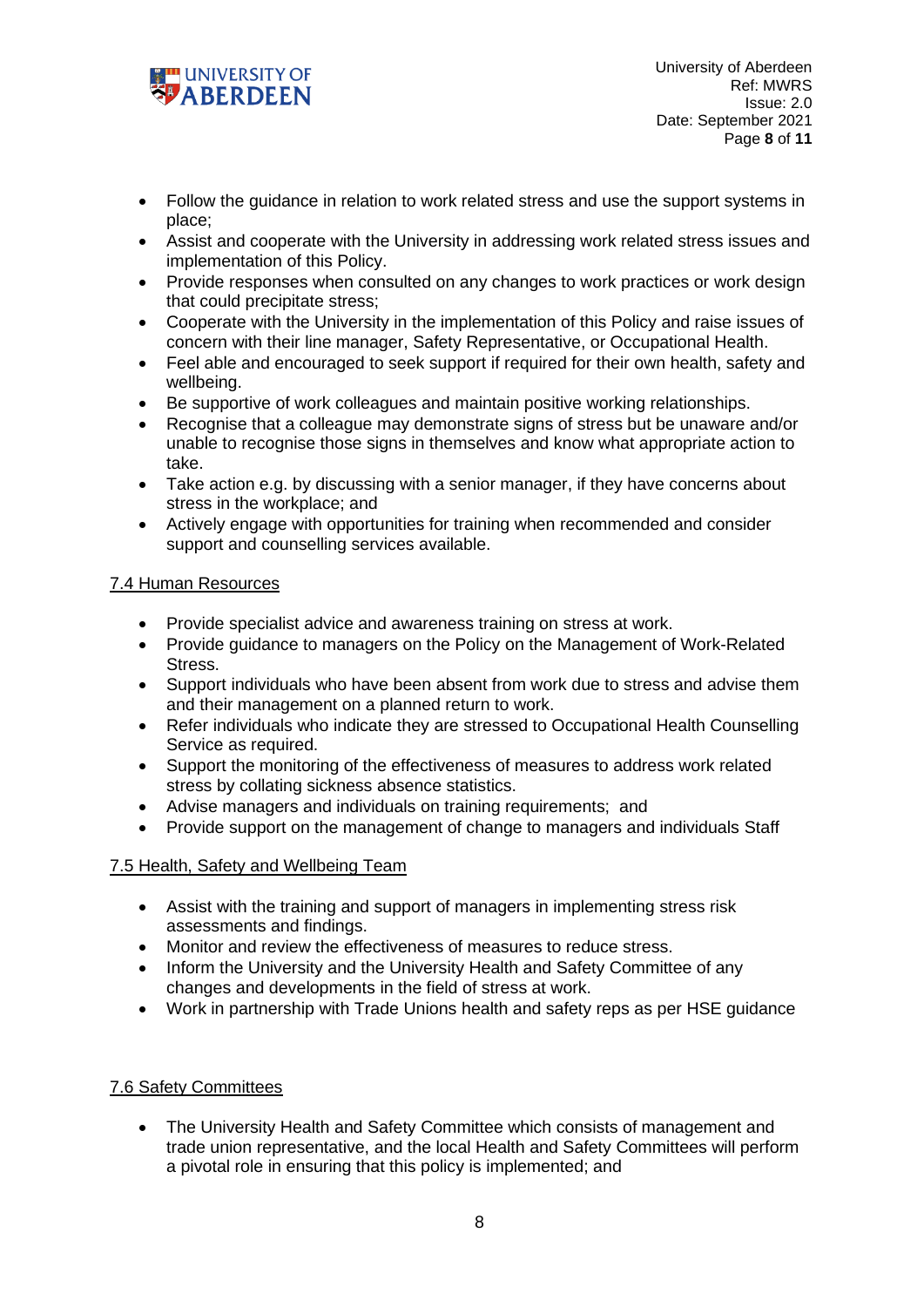

• The Committees will oversee monitoring of the efficacy of the policy and other measures to reduce stress and promote workplace health and safety.

### **8.0 Management Arrangements**

The following are important parts of the management of work-related stress.

#### 8.1 Risk Assessments

The University commits to carrying out risk assessments to identify steps needed to mitigate stress in the workplace. Such assessments may be proactive (e.g. workload issues or ahead of a major change) or reactive (in response to specific issues raised by individuals and groups).

When carrying out or reviewing all general risk assessments the risk of work-related stress must be considered and, where this is thought significant, either appropriate control measures included within it or a separate stress risk assessment completed.

Individual stress risk assessments will be required where individuals are identified who are suffering from stress or are considered more at risk than others. This may be because of their role, particular work circumstances or individual susceptibilities.

In both cases the control measures documented in the action plan must be implemented and progress reviewed.

#### 8.2 Workload Planning Review Group

The Workload Planning Review Group is undertaking a review of the workload planning process across the University and will develop a framework that:

- i. underpins a fair and transparent approach to workload allocation and
- ii. simplifies and enhances data collection to ensure the effective monitoring of the impact of workload allocation.

This is fundamental to tackling the HSE Standard of "Demands" at a strategic level.

#### 8.3 Mental Health and Wellbeing Working Group

The Mental Health and Wellbeing Group has various roles, as explained in the Mental Health and Wellbeing Policy and its Terms of Reference. These include the collation and analysis of a wide range of data, from a range of sources, in relation to all significant Mental Health and Wellbeing related activities to, wherever possible, measure their uptake and effectiveness.

#### 8.4 Staff Surveys and Action Plans

Staff and related surveys will be used as part of the ongoing programme to monitor a range of issues, including levels of stress and staff wellbeing.

No individual will be identifiable in this process. Information gathered in these ways will be used to identify areas for detailed assessment and implementing controls or improvement. Where appropriate, focus groups will be used as per HSE guidance to provide qualitative data to complement the quantitative information gathered via surveys. Action plans will be implemented by those responsible as outlined below.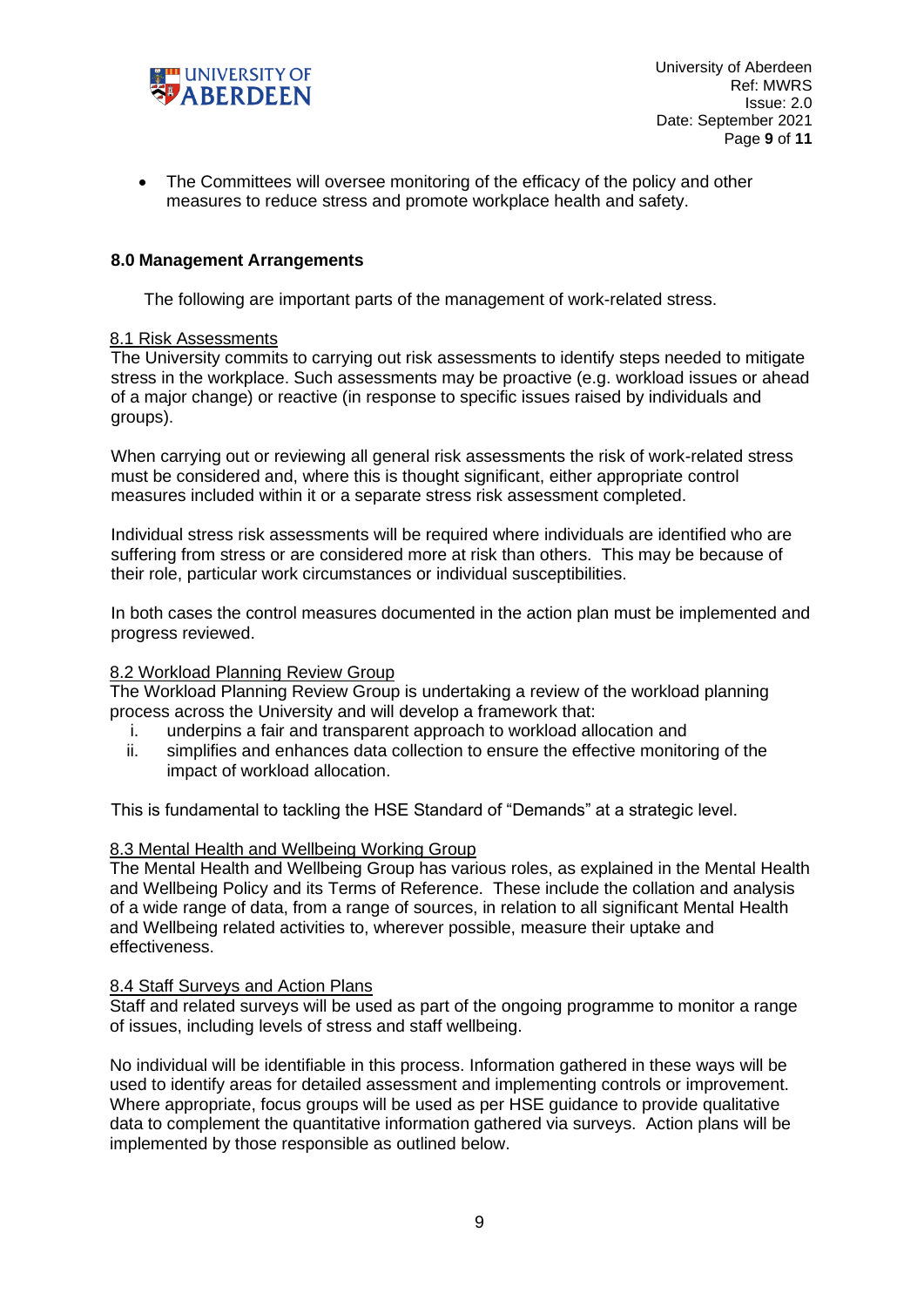

The University will attempt to collate anonymised records of incidence of work-related stress and report annual figures in order to document scale and track trends across time in order to inform action to reduce work related stress.

### **9.0 Training and Development**

An awareness of the symptoms of stress and learning how to recognise and reduce individual stress levels will be incorporated into staff training where appropriate.

Training will also be provided for Senior Management and Line Managers, focusing on the cause of work-related stress, stress risk assessment, minimising the likelihood of stress (using the HSE's Management Standards) and providing advice on dealing with individual stress cases.

Managers new to the University and staff new to management roles can access training or advice from HR partners on good management practices including dealing with such issues as:

- Poor performance and capability.
- Disciplinary and grievances.
- Sickness and absence.
- Poor behaviour and conduct.
- Dealing with conflict.
- Dealing with difficult conversations.
- Equality, Diversity and Inclusion.

Wherever possible training will be integrated and illustrate the management and staff culture the University wishes to encourage.

#### **10.0 Support**

The University provides a wide range of sources of support for those staff who may experience stress, which is caused by, may be made worse by, or may affect their work. These include:

- Occupational Health referrals.
- The Employee Assistance Program.
- The Counselling Service.
- Mental Health First Aiders.
- Dignity at Work Network.
- Human Resources Partners.
- Mediation.
- Multi-Faith Chaplaincy.
- Staff Equality Network Groups.
- Coaching.
- Mentoring.

In addition, staff may wish to speak to their Trade Union Representative. Staff who feel they cannot raise concerns with their manager are encouraged to contact human resources directly or one of the other sources of support as appropriate.

This list is not exhaustive. More details are available on the University intranet pages.